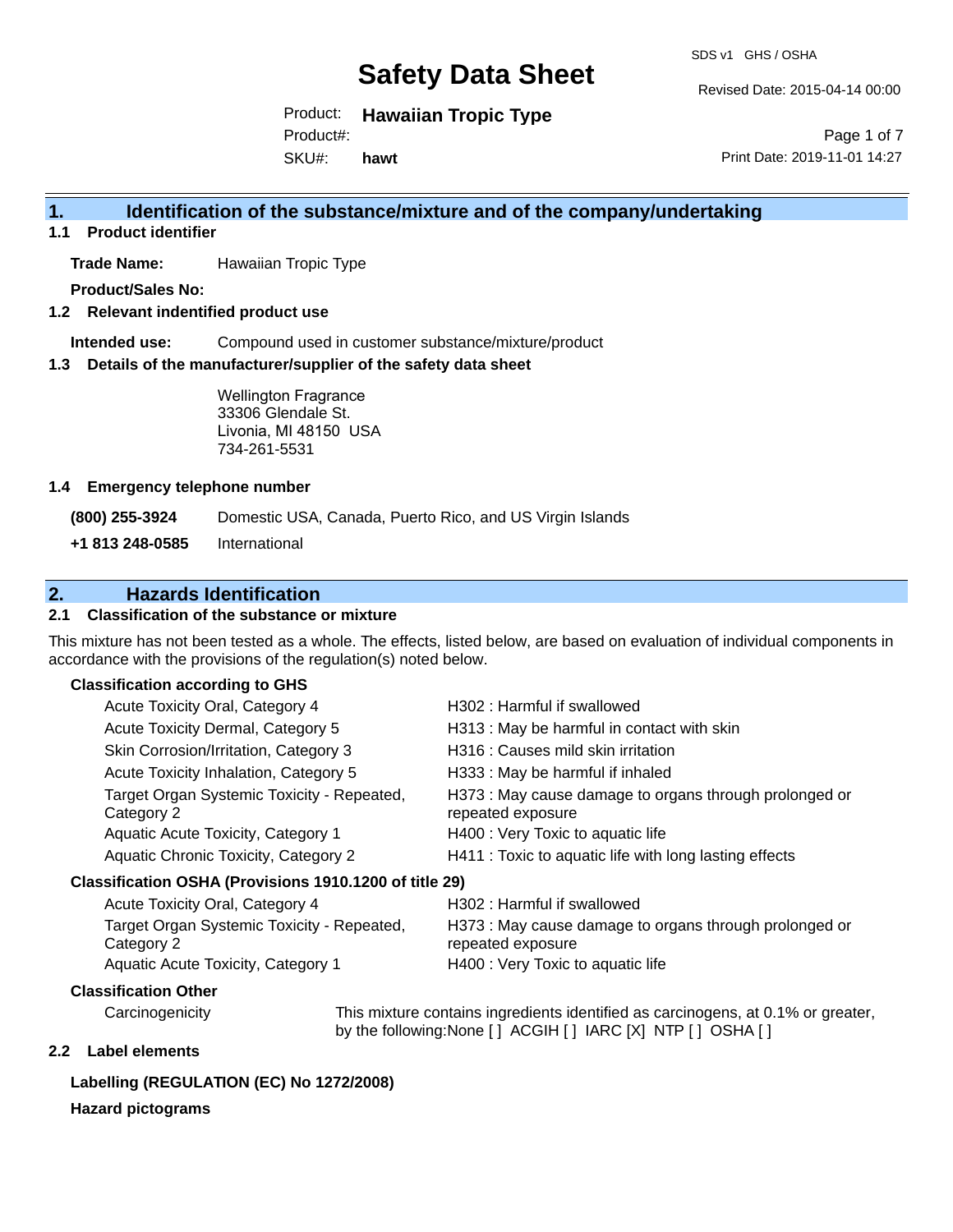#### Revised Date: 2015-04-14 00:00

Print Date: 2019-11-01 14:27

Page 2 of 7

Product: **Hawaiian Tropic Type** 

SKU#: **hawt**





#### **Signal Word: Warning**

#### **Hazard statments**

| .    |                                                                   |
|------|-------------------------------------------------------------------|
| H302 | Harmful if swallowed                                              |
| H313 | May be harmful in contact with skin                               |
| H316 | Causes mild skin irritation                                       |
| H333 | May be harmful if inhaled                                         |
| H373 | May cause damage to organs through prolonged or repeated exposure |
| H400 | Very Toxic to aquatic life                                        |
| H411 | Toxic to aquatic life with long lasting effects                   |

#### **Precautionary Statements**

#### **Prevention:**

| P <sub>260</sub> | Do not breathe dust/fume/gas/mist/vapors/spray     |
|------------------|----------------------------------------------------|
| P <sub>264</sub> | Wash hands thoroughly after handling               |
| P <sub>270</sub> | Do not eat, drink or smoke when using this product |
| P <sub>273</sub> | Avoid release to the environment                   |
|                  |                                                    |

#### **Response:**

| P301 + P312 + P330 | IF SWALLOWED: Call a POISON CENTER or doctor/physician if you feel unwell Rinse<br>mouth |
|--------------------|------------------------------------------------------------------------------------------|
| P304 + P312        | IF INHALED: Call a POISON CENTER or doctor/physician if you feel unwell                  |
| P314               | Get Medical advice/attention if you feel unwell                                          |
| P332 + P313        | If skin irritation occurs: Get medical advice/attention                                  |
| P391               | <b>Collect Spillage</b>                                                                  |

#### **2.3 Other Hazards**

**no data available**

## **3. Composition/Information on Ingredients**

#### **3.1 Mixtures**

This product is a complex mixture of ingredients, which contains among others the following substance(s), presenting a health or environmental hazard within the meaning of the UN Globally Harmonized System of Classification and Labeling of Chemicals (GHS):

| CAS#<br>Ingredient     | EC#       | Conc.<br>Range | <b>GHS Classification</b> |
|------------------------|-----------|----------------|---------------------------|
| 120-51-4               | 204-402-9 | $70 - 80 %$    | H302; H313; H400; H411    |
| <b>Benzyl Benzoate</b> |           |                |                           |
| $104 - 61 - 0$         | 203-219-1 | $10 - 20 %$    | H316                      |
| gamma-Nonalactone      |           |                |                           |
| 628-63-7               | 211-047-3 | $2 - 5%$       | H <sub>226</sub>          |
| <b>Amyl Acetate</b>    |           |                |                           |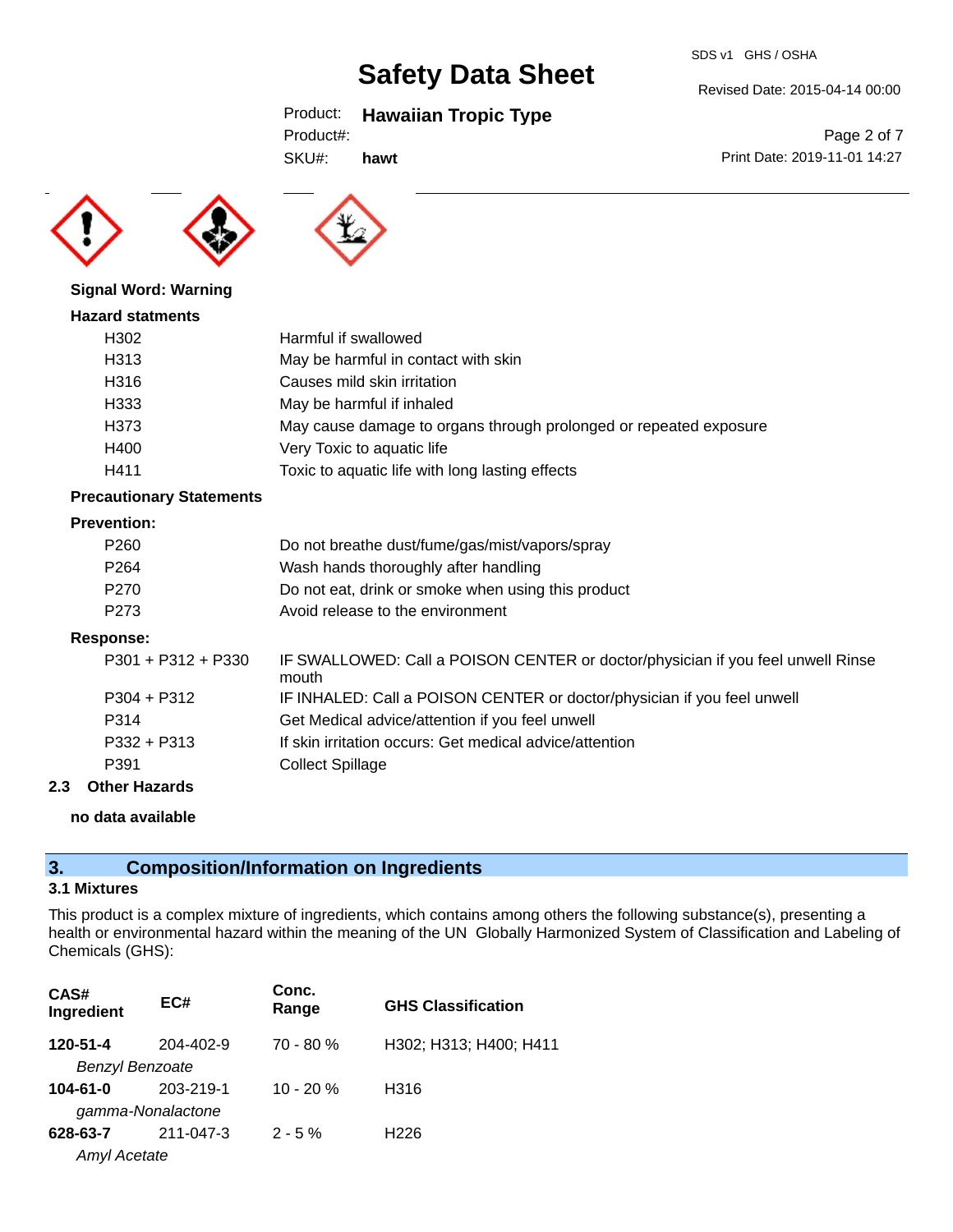SDS v1 GHS / OSHA

Revised Date: 2015-04-14 00:00

## Product: **Hawaiian Tropic Type**

Product#:

SKU#: **hawt**

#### Page 3 of 7 Print Date: 2019-11-01 14:27

| CAS#<br>Ingredient                                                                          | EC#                   | Conc.<br>Range | <b>GHS Classification</b>    |
|---------------------------------------------------------------------------------------------|-----------------------|----------------|------------------------------|
| 1222-05-5                                                                                   | 214-946-9             | $2 - 5 \%$     | H316; H400; H410             |
|                                                                                             | Hexamethylindanopyran |                |                              |
| 119-61-9                                                                                    | 204-337-6             | $1 - 2\%$      | H303; H313; H373; H401; H411 |
| Benzophenone                                                                                |                       |                |                              |
| See Section 16 for full text of GHS classification codes                                    |                       |                |                              |
| See Section 16 for full text of GHS classification codes which where not shown in section 2 |                       |                |                              |

Total Hydrocarbon Content  $(\% w/w) = 0.00$ 

| <b>First Aid Measures</b><br>4.                                                   |                                                                                                               |
|-----------------------------------------------------------------------------------|---------------------------------------------------------------------------------------------------------------|
| <b>Description of first aid measures</b><br>4.1                                   |                                                                                                               |
| Inhalation:                                                                       | Remove from exposure site to fresh air and keep at rest.<br>Obtain medical advice.                            |
| <b>Eye Exposure:</b>                                                              | Flush immediately with water for at least 15 minutes.<br>Contact physician if symptoms persist.               |
| <b>Skin Exposure:</b>                                                             | Remove contaminated clothes. Wash thoroughly with water (and soap).<br>Contact physician if symptoms persist. |
| Ingestion:                                                                        | Rinse mouth with water and obtain medical advice.                                                             |
| Most important symptoms and effects, both acute and delayed<br>4.2                |                                                                                                               |
| <b>Symptoms:</b>                                                                  | no data available                                                                                             |
| Risks:                                                                            | Refer to Section 2.2 "Hazard Statements"                                                                      |
| Indication of any immediate medical attention and special treatment needed<br>4.3 |                                                                                                               |
| Treatment:                                                                        | Refer to Section 2.2 "Response"                                                                               |
|                                                                                   |                                                                                                               |
| 5.<br><b>Fire-Fighting measures</b>                                               |                                                                                                               |
| <b>Extinguishing media</b><br>5.1                                                 |                                                                                                               |
| Suitable:                                                                         | Carbon dioxide (CO2), Dry chemical, Foam                                                                      |
| <b>Unsuitable</b>                                                                 | Do not use a direct water jet on burning material                                                             |
| 5.2 Special hazards arising from the substance or mixture                         |                                                                                                               |
| <b>During fire fighting:</b><br><b>Advice for firefighters</b><br>5.3             | Water may be ineffective                                                                                      |
| <b>Further information:</b>                                                       | Standard procedure for chemical fires                                                                         |

# **6. Accidental Release Measures**<br>**6.1** Personal precautions, protective equipm

#### **6.1 Personal precautions, protective equipment and emergency procedures**

Avoid inhalation and contact with skin and eyes. A self-contained breathing apparatus is recommended in case of a major spill.

#### **6.2 Environmental precautions**

Keep away from drains, soil, and surface and groundwater.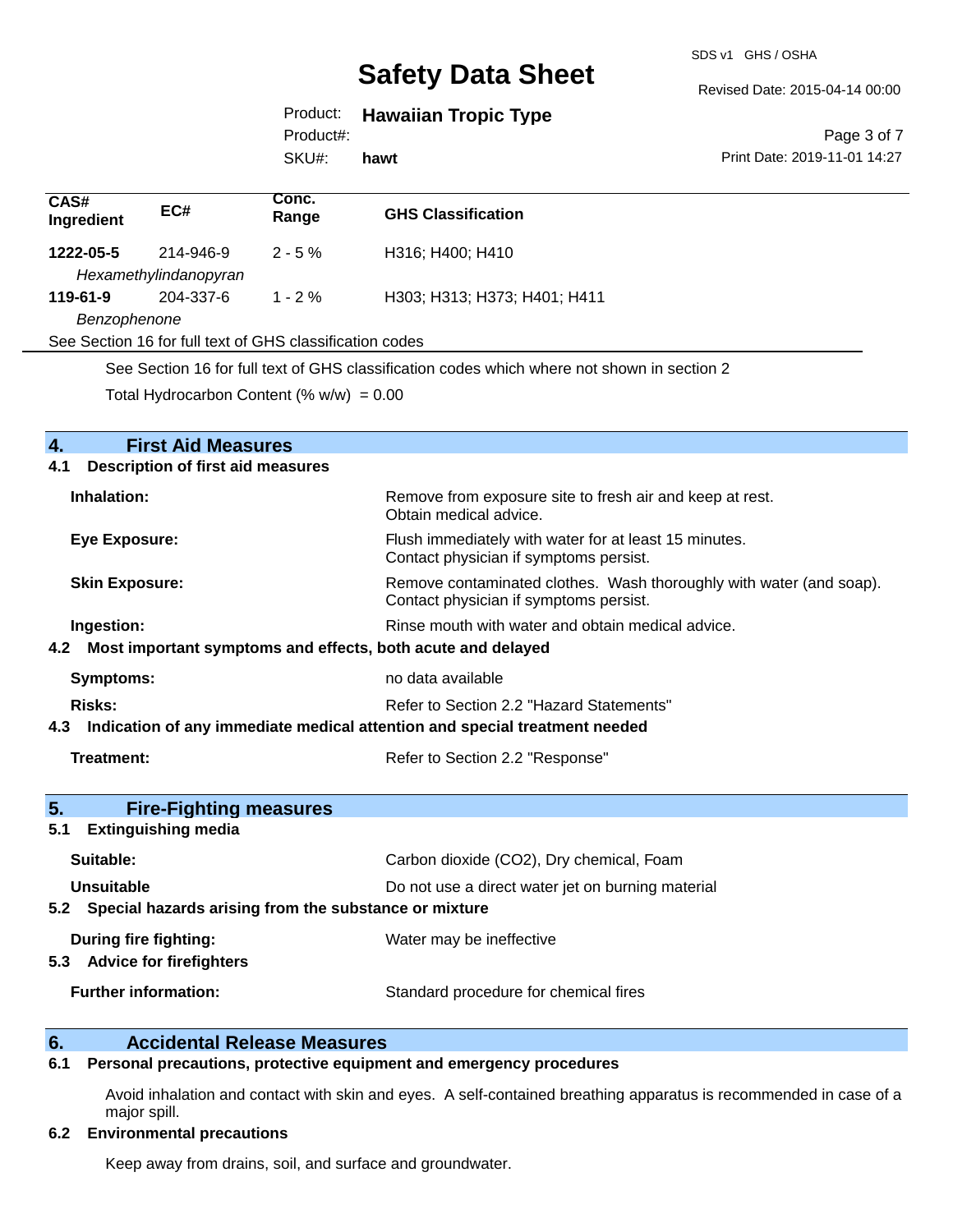Revised Date: 2015-04-14 00:00

Product: **Hawaiian Tropic Type**  Product#:

SKU#: **hawt**

Page 4 of 7 Print Date: 2019-11-01 14:27

#### **6.3 Methods and materials for containment and cleaning up**

Clean up spillage promptly. Remove ignition sources. Provide adequate ventilation. Avoid excessive inhalation of vapors. Gross spillages should be contained by use of sand or inert powder and disposed of according to the local regulations.

#### **6.4 Reference to other sections**

Not Applicable

### **7. Handling and Storage**

#### **7.1 Precautions for safe handling**

Apply according to good manufacturing and industrial hygiene practices with proper ventilation. Do not drink, eat or smoke while handling. Respect good personal hygiene.

#### **7.2 Conditions for safe storage, including any incompatibilities**

Store in a cool, dry and ventilated area away from heat sources and protected from light in tightly closed original container. Avoid uncoated metal container. Keep air contact to a minimum.

#### **7.3 Specific end uses**

No information available

### **8. Exposure Controls/Personal Protection**

#### **8.1 Control parameters**

| <b>Exposure Limits:</b>      |              |                                                                                       |              |       |                                           |      |
|------------------------------|--------------|---------------------------------------------------------------------------------------|--------------|-------|-------------------------------------------|------|
| <b>Component</b>             |              |                                                                                       | <b>ACGIH</b> | ACGIH | OSHA<br>TWA ppm STEL ppm TWA ppm STEL ppm | OSHA |
| 628-63-7                     | Amyl Acetate |                                                                                       | 50           | 100   | 100                                       |      |
| <b>Engineering Controls:</b> |              | Use local exhaust as needed.<br>8.2 Exposure controls - Personal protective equipment |              |       |                                           |      |

**Eye protection:** Tightly sealed goggles, face shield, or safety glasses with brow guards and side shields, etc. as may be appropriate for the exposure **Respiratory protection:** Avoid excessive inhalation of concentrated vapors. Apply local ventilation where appropriate.

**Skin protection:** Avoid Skin contact. Use chemically resistant gloves as needed.

## **9. Physical and Chemical Properties**

#### **9.1 Information on basic physical and chemical properties**

| Appearance:                | Liquid               |
|----------------------------|----------------------|
| Odor:                      | Conforms to Standard |
| Color:                     | Colorless            |
| <b>Viscosity:</b>          | Liquid               |
| <b>Freezing Point:</b>     | Not determined       |
| <b>Boiling Point:</b>      | Not determined       |
| <b>Melting Point:</b>      | Not determined       |
| <b>Flashpoint (CCCFP):</b> | >200 F (93.33 C)     |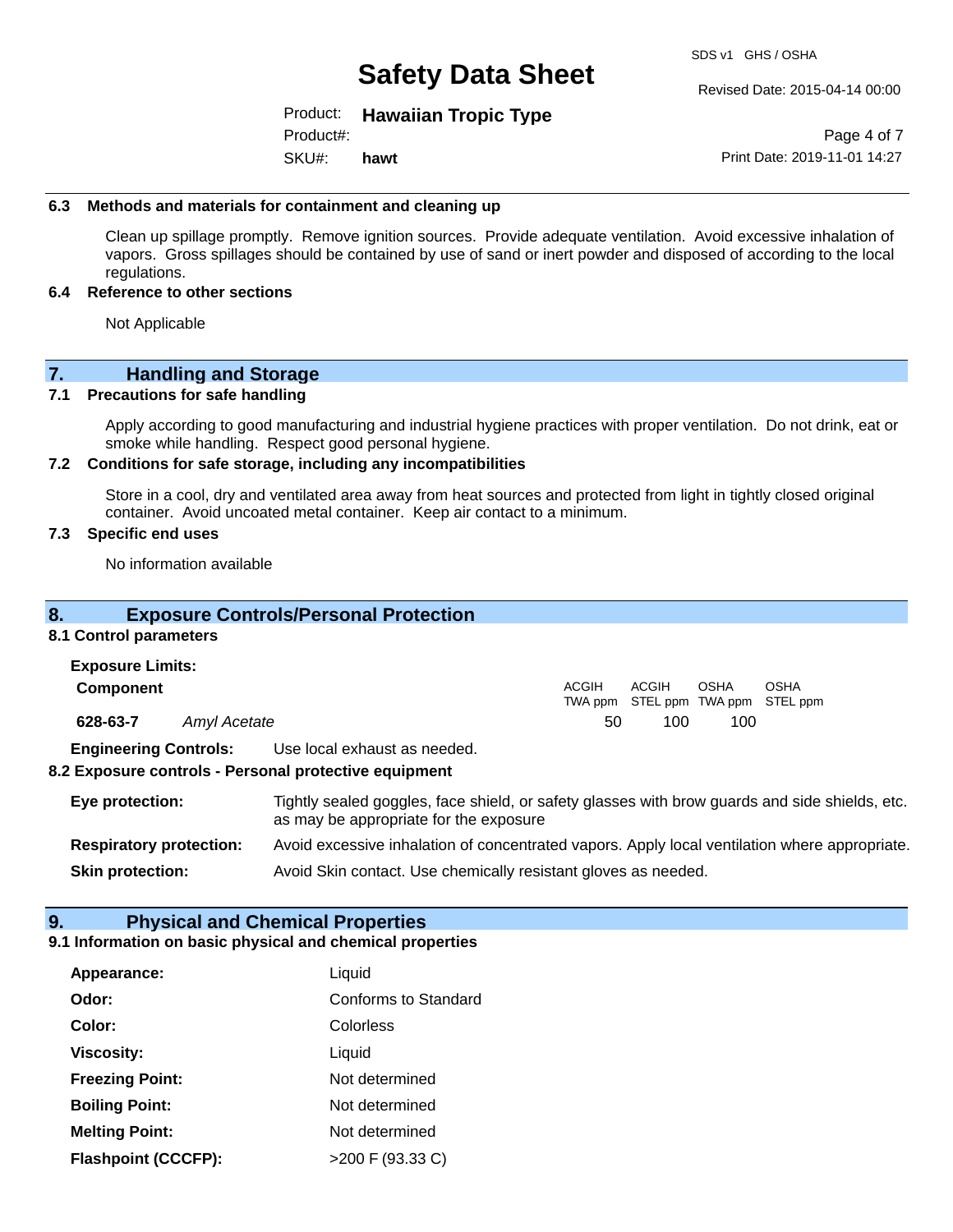#### Revised Date: 2015-04-14 00:00

#### Product: **Hawaiian Tropic Type**  SKU#: Product#: **hawt**

Page 5 of 7 Print Date: 2019-11-01 14:27

| <b>Auto flammability:</b>    | Not determined |
|------------------------------|----------------|
| <b>Explosive Properties:</b> | None Expected  |
| <b>Oxidizing properties:</b> | None Expected  |
| Vapor Pressure (mmHg@20 C):  | 0.0831         |
| %VOC:                        | 0.08           |
| Specific Gravity @ 25 C:     | 1.0760         |
| Density @ 25 C:              | 1.0730         |
| Refractive Index @ 20 C:     | 1.5410         |
| Soluble in:                  | Oil            |

## **10. Stability and Reactivity**

| <b>10.1 Reactivity</b>                  | None                                               |
|-----------------------------------------|----------------------------------------------------|
| <b>10.2 Chemical stability</b>          | Stable                                             |
| 10.3 Possibility of hazardous reactions | None known                                         |
| <b>10.4 Conditions to avoid</b>         | None known                                         |
| 10.5 Incompatible materials             | Strong oxidizing agents, strong acids, and alkalis |
| 10.6 Hazardous decomposition products   | None known                                         |

## **11. Toxicological Information**

## **11.1 Toxicological Effects**

Acute Toxicity Estimates (ATEs) based on the individual Ingredient Toxicity Data utilizing the "Additivity Formula"

| Acute toxicity - Oral - (Rat) mg/kg                | (LD50: 1808.3182) Harmful if swallowed                               |
|----------------------------------------------------|----------------------------------------------------------------------|
| Acute toxicity - Dermal - (Rabbit) mg/kg           | (LD50: 4184.1004) May be harmful in contact with skin                |
| Acute toxicity - Inhalation - (Rat) mg/L/4hr       | (LD50: 204.7658) May be harmful if inhaled                           |
| <b>Skin corrosion / irritation</b>                 | May be harmful if inhaled                                            |
| Serious eye damage / irritation                    | Not classified - the classification criteria are not met             |
| <b>Respiratory sensitization</b>                   | Not classified - the classification criteria are not met             |
| <b>Skin sensitization</b>                          | Not classified - the classification criteria are not met             |
| <b>Germ cell mutagenicity</b>                      | Not classified - the classification criteria are not met             |
| Carcinogenicity                                    | Not classified - the classification criteria are not met             |
| <b>Reproductive toxicity</b>                       | Not classified - the classification criteria are not met             |
| Specific target organ toxicity - single exposure   | Not classified - the classification criteria are not met             |
| Specific target organ toxicity - repeated exposure | May cause damage to organs through prolonged or repeated<br>exposure |
| <b>Aspiration hazard</b>                           | Not classified - the classification criteria are not met             |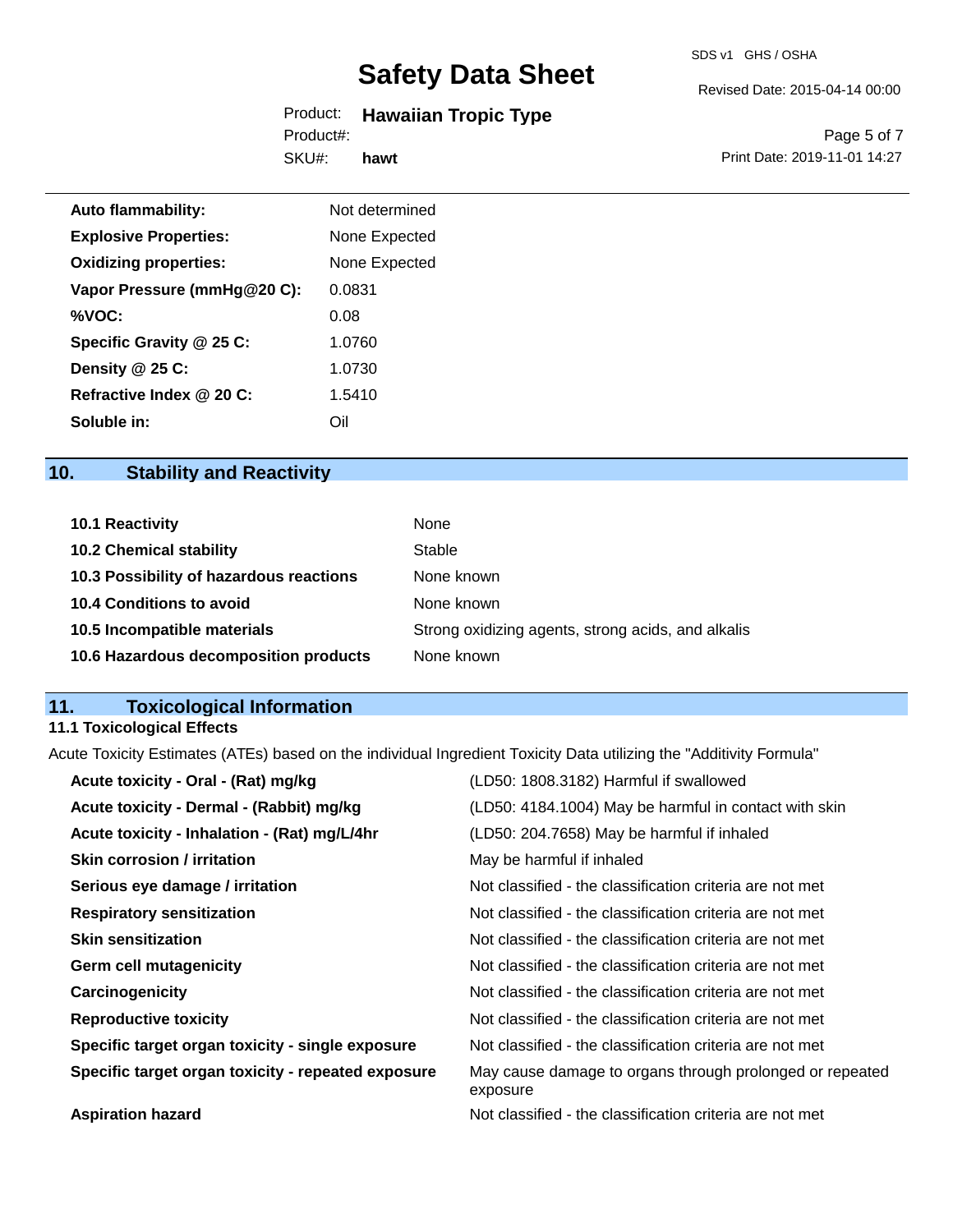SDS v1 GHS / OSHA

Revised Date: 2015-04-14 00:00

Product: **Hawaiian Tropic Type**  SKU#: Product#: **hawt**

Page 6 of 7 Print Date: 2019-11-01 14:27

| 12.                  | <b>Ecological Information</b>      |                                                 |
|----------------------|------------------------------------|-------------------------------------------------|
| <b>12.1 Toxicity</b> |                                    |                                                 |
|                      | <b>Acute acquatic toxicity</b>     | Very Toxic to aquatic life                      |
|                      | <b>Chronic acquatic toxicity</b>   | Toxic to aquatic life with long lasting effects |
|                      | <b>Toxicity Data on soil</b>       | no data available                               |
|                      | <b>Toxicity on other organisms</b> | no data available                               |
|                      | 12.2 Persistence and degradability | no data available                               |
|                      | 12.3 Bioaccumulative potential     | no data available                               |
|                      | 12.4 Mobility in soil              | no data available                               |
|                      | 12.5 Other adverse effects         | no data available                               |

### **13. Disposal Conditions**

#### **13.1 Waste treatment methods**

Do not allow product to reach sewage systems. Dispose of in accordance with all local and national regulations. Send to a licensed waste management company.The product should not be allowed to enter drains, water courses or the soil. Do not contaminate ponds, waterways or ditches with chemical or used container.

### **14. Transport Information**

| <b>Marine Pollutant</b>                                       | Yes. Ingredient of greatest environmental impact:<br>120-51-4 : (70 - 80 %) : Benzyl Benzoate |              |                                     |                 |               |
|---------------------------------------------------------------|-----------------------------------------------------------------------------------------------|--------------|-------------------------------------|-----------------|---------------|
| <b>Regulator</b>                                              |                                                                                               | <b>Class</b> | <b>Pack Group</b>                   | <b>Sub Risk</b> | UN-nr.        |
| U.S. DOT (Non-Bulk)                                           |                                                                                               |              | Not Regulated - Not Dangerous Goods |                 |               |
| <b>Chemicals NOI</b>                                          |                                                                                               |              |                                     |                 |               |
| <b>ADR/RID (International Road/Rail)</b>                      |                                                                                               |              |                                     |                 |               |
| <b>Environmentally Hazardous</b><br>Substance, Liquid, n.o.s. |                                                                                               | 9            | Ш                                   |                 | <b>UN3082</b> |
| <b>IATA (Air Cargo)</b>                                       |                                                                                               |              |                                     |                 |               |
| <b>Environmentally Hazardous</b><br>Substance, Liquid, n.o.s. |                                                                                               | 9            | Ш                                   |                 | <b>UN3082</b> |
| IMDG (Sea)                                                    |                                                                                               |              |                                     |                 |               |
| <b>Environmentally Hazardous</b><br>Substance, Liquid, n.o.s. |                                                                                               | 9            | Ш                                   |                 | UN3082        |

### **15. Regulatory Information**

#### **U.S. Federal Regulations**

**TSCA (Toxic Substance Control Act)** All components of the substance/mixture are listed or exempt

**40 CFR(EPCRA, SARA, CERCLA and CAA)** This product contains the following components:

628-63-7 211-047-3 2 - 5 % Amyl Acetate

**U.S. State Regulations**